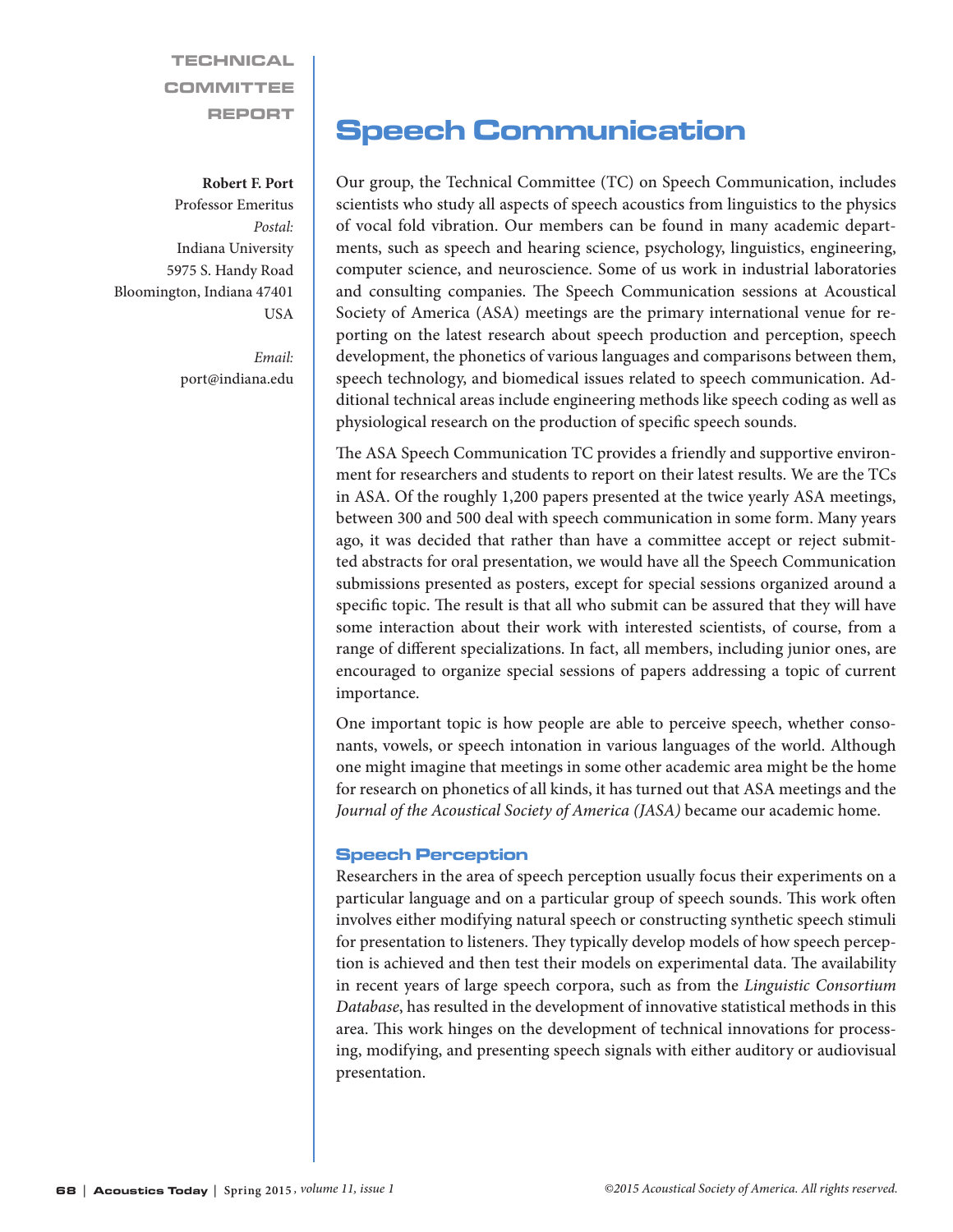#### Comparison Between Languages

Direct comparisons of different languages or dialects is one of the largest research areas these days. Frequently, this research compares similar sounds, such as a class of vowels or consonants, across two or more languages. This work often demonstrates surprising differences between the phonetics of the two languages. These results keep expanding our view of the actual space of phonetic options available to human speakers.

# New Methods in Study of Dialect Variation and Change

The recent development of large-scale corpora of recorded speech is enabling many new research methods. Indeed, many new questions can be addressed and explored regarding regional and social dialects and stylistic effects, such as in American English, and for tracing the evolution of phonetic changes in the speech of individuals over their life and of communities over generations.

One recent study of American English vowels debunked the common implicit claim that it makes sense to speak of the "general American dialect" (Clopper et al., 2004). The authors showed that there are many region-specific ways of pronouncing English vowels but nothing that could be called a dialect-free general American dialect.

# Gender Differences in Speech

Another aspect of speech variation coming under increasing scrutiny is a difference in speech details traceable to the speaker's gender or sexual orientation.

# Phonetics and Phonology of Little-Studied and Endangered Languages

Research on phonetics and phonology has studied only a tiny fraction of the 7,000 or so languages spoken around the world. For some years now, some researchers from the Acoustical Society of America have been attempting to document and study as many of these languages as possible. In addition, they seek to at least describe the major outlines of the phonetic and phonological characteristics of these languages.

One interesting study in a recent issue of *JASA* (Heering and van Heuven, 2012) explored how listeners are able to determine the intended intonation of Dutch sentences where the intonation, for example, marks a question versus a statement when the speech is whispered. It turns out that Dutch listeners can do this reasonably well and that speakers modify properties like the formant values of vowels to signal rising pitch to help listeners understand.

## Speech Production

Speech production involves very complex and rapid movements which place serious demands on the motor system from the cerebellum to the cortex to the peripheral muscular system. Some members of the Speech Communication group of the ASA work on these issues.

## *Larynx and Glottis*

The vocal folds are exquisitely controlled to change vocal pitch, loudness, and voice quality as well as to serve respiratory functions for both speech and song. Furthermore, as humans mature and age, the behavior of the glottis changes. For example, male voices tend to rise in pitch relative to their voice when young. Technical research techniques such as electroglottography and high-speed laryngeal videoendoscopy as well as basic methods of acoustic analysis are used to account for the details of glottal motion during various kinds of speech.

#### *Tongue Movements*

The more gross movements of the vocal tract, that is, those by main articulators like the tongue, lips and velum, are also investigated in detail. These gestures are known to exhibit temporal overlap (often called coarticulation) and thus exhibit great complexity depending on contextual detail. They also exhibit subtle timing constraints. Research on these issues frequently involves neuroimaging techniques such as ultrasound and functional magnetic resonance imaging (fMRI). Even though one might think that these issues of motor control deal only tangentially with acoustics, given ASA audience interest in this research, this work is welcomed at the ASA.

Another interesting recent paper (Ménard et al., 2013) compared articulatory and acoustic details of a group of congenitally blind adult speakers of Canadian French with a control group of sighted speakers for the pronunciation of the full set of isolated Canadian French vowels. Using ultrasound, video, and acoustic analysis, the authors found that the blind speakers exhibited somewhat smaller acoustic contrasts between their vowels but large articulatory differences from the sighted speakers. For example, the blind speakers showed quite a bit less lip protrusion for the rounded vowels and correspondingly greater tongue movements.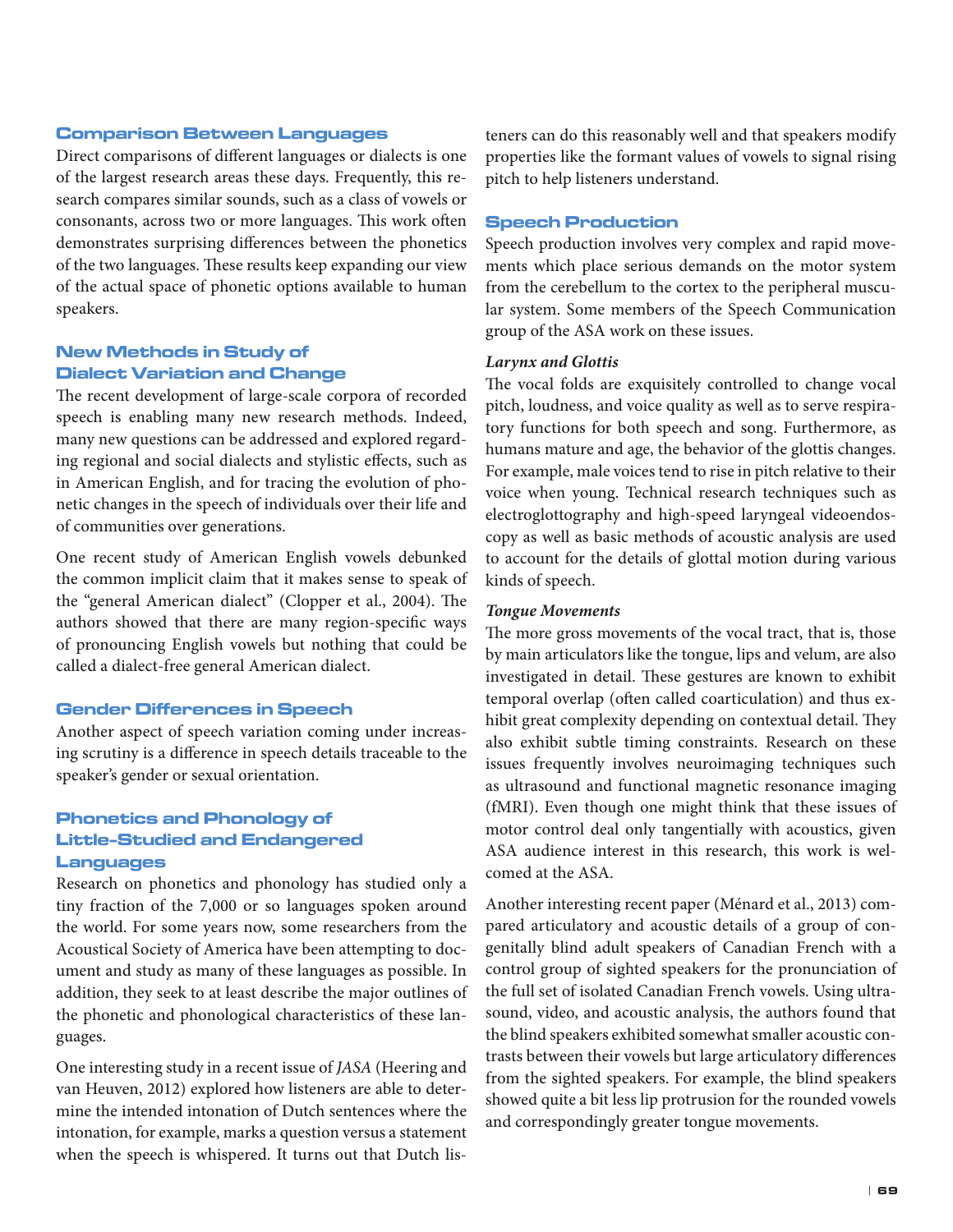#### *Phonetic Accommodation*

It is well known that human speech provides a great deal of information about the speaker: gender, approximate age, approximate weight, social class, and so forth. A recently developing research issue is the tendency of speakers in conversation with each other to imitate spontaneously and unconsciously certain features of the person they are speaking with. For example, people in conversation may imitate the intonation, formant values, and timing patterns of speakers whose voice they admire. This new research question is attracting significant interest.

# Speech Acquisition

# *First Language Acquisition of Speech*

Children typically begin to recognize their first words toward the end of their first year of life. By the middle of the second year, they will have an active vocabulary of around 50 words. But in the third year, it has been estimated that many children must learn 10-20 words every day. This remarkable achievement requires skills that are not yet understood. Many children face further challenges if more than one language is spoken in the home. Researchers in the ASA study the development of speech articulation, intonation patterns, and speech timing patterns in children.

#### *Acquisition of a Second Language*

The difficulties faced by anyone who has a well-established language already and attempts to acquire another language are very different from the challenges faced by young children. There is now a large and growing research program on second-language acquisition addressing these issues. One major issue is to understand the role of the phonetics of the first language in production and perception of the new language. The basic question is what causes a foreign accent? A major goal of this research is, of course, to develop more effective methods of second-language teaching.

# Medical Aspects of Speech and Hearing

There are many medical issues that influence the perception or production of speech. Among these is autism spectrum disorder and Down's syndrome, which have consequences for speech production and understanding. But there is much more as well.

#### *Cochlear Implants for the Deaf*

Cochlear implants, artificial cochleas that provide a limited number of frequency channels for those who are completely deaf, have undergone rapid technological development over

the past 30 years, leading to many important questions for speech researchers (see article by Matthew Goupell in this issue of *Acoustics Today*). What speech-processing techniques will improve the intelligibility of speech produced by the limited acoustic capabilities provided by current implants? And what kind of training will improve the utility of the device for everyday speech transmission? A small number of laboratories are working on these issues.

# *Training Methods for Hearing Aid Use*

General hearing aids for the hearing impaired have turned out to be less useful than one would hope. Many users leave the aids in their dresser drawer because they find the benefits are not outweighed by the inconveniences. Work is being done to develop training methods to enable more effective use of the aid.

# Signal Processing and Speech Technology

Some of our members work on methods of speech coding and speech recognition by computer. This work requires extracting information like formant frequencies and critical other aspects of the speech signal.

#### Conclusions

The Speech Communication TC of ASA enjoys a nationwide and, indeed, international sense of community that includes many European, South American, and East Asian participants who convene at our meetings to present their latest research results and discuss progress in our areas of interest. An award is given at each meeting for the best poster done primarily by a student. There is also the Raymond Stetson Award given annually to promising graduate students in phonetics and speech science. A limited amount of funding is also available to support student participation in our meetings. When attending our meetings, I personally enjoy not only the sessions on speech but also some of the animal acoustics and musical acoustics session. I have always found that our meetings are interesting and helpful to my research program. It should be mentioned that our group has many affiliations and has cosponsored special sessions with the Physiological and Psychological Acoustics TC, the hearing scientists. We always try to arrange our sessions to be physically near each other at our meetings and to avoid conflicts in scheduling.